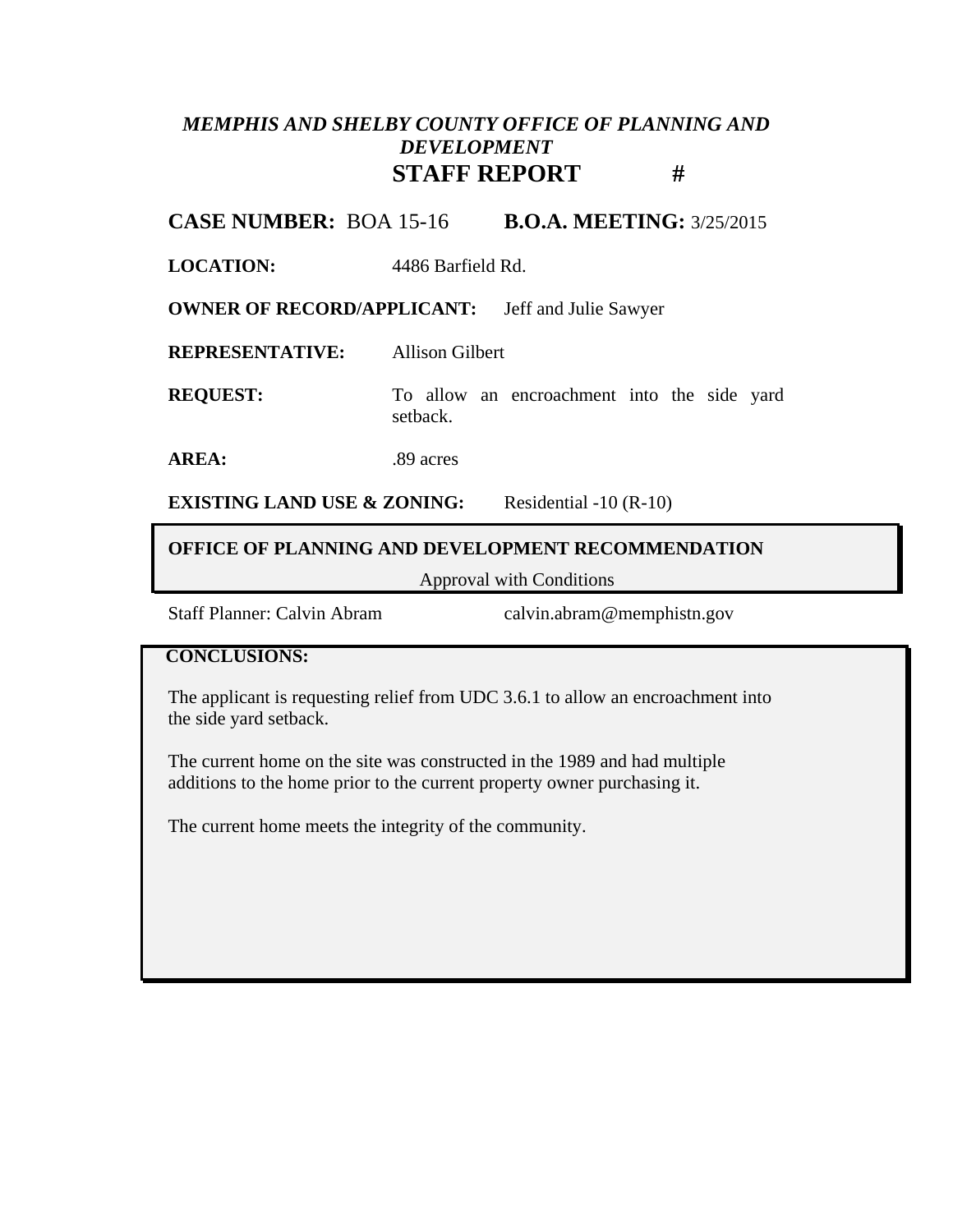# **Aerial of Site**



The subject site has frontage along Barfield.

### **SURROUNDING LAND USES AND ZONING:**

**North:** Single-family **East:** Single-family **South:** Single-family **West:** Single-family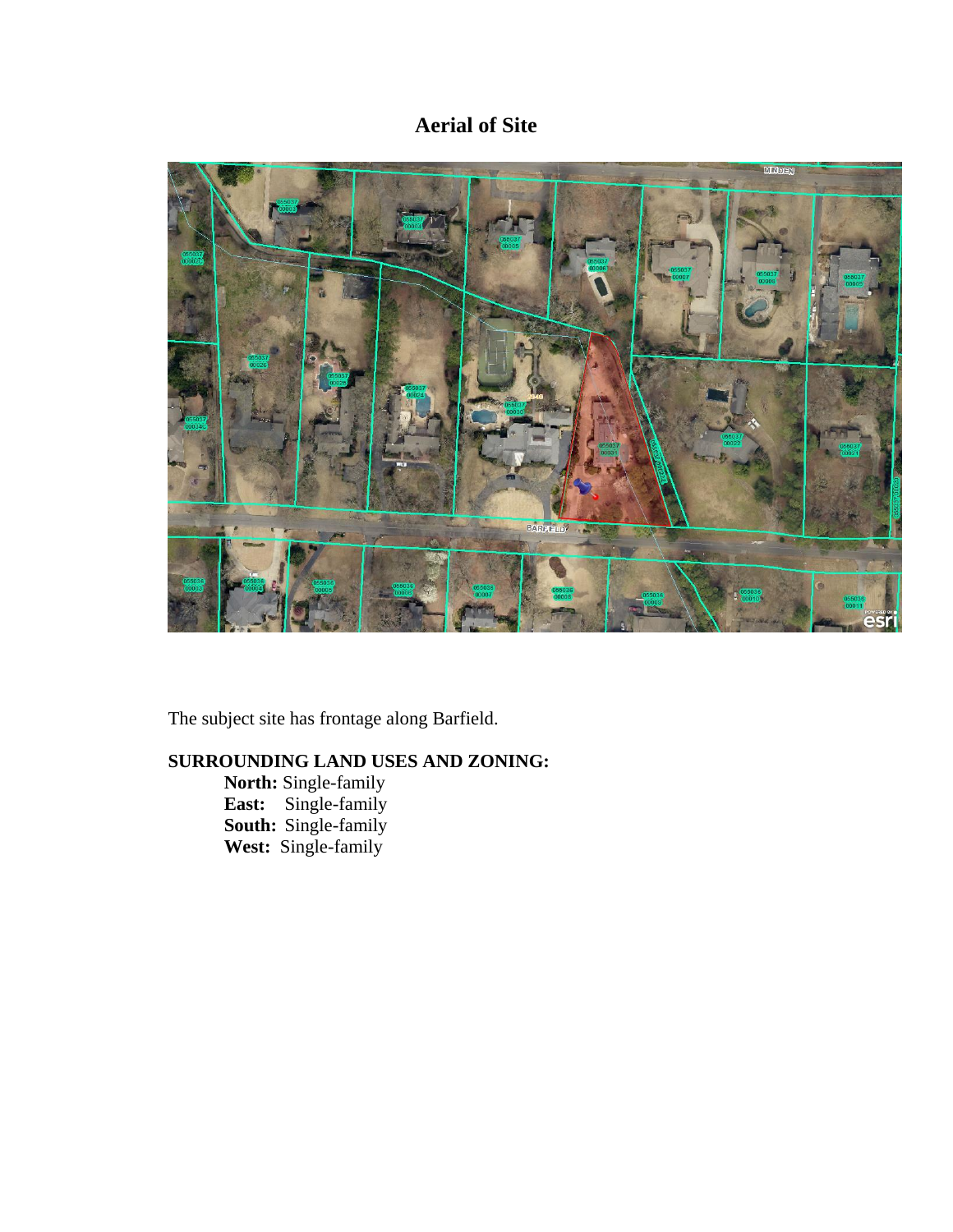



The single-family residential districts are intended to accommodate one singlefamily detached principal dwelling unit per lot. These districts should be applied in areas where the land-use pattern is predominately single-family residential or where such a land use pattern is desired in the future. Five single-family residential districts are established—R-15, R-10, R-8, R-6 and R-3 – Which are differentiated primarily on the basis of minimum lot area and setback requirements.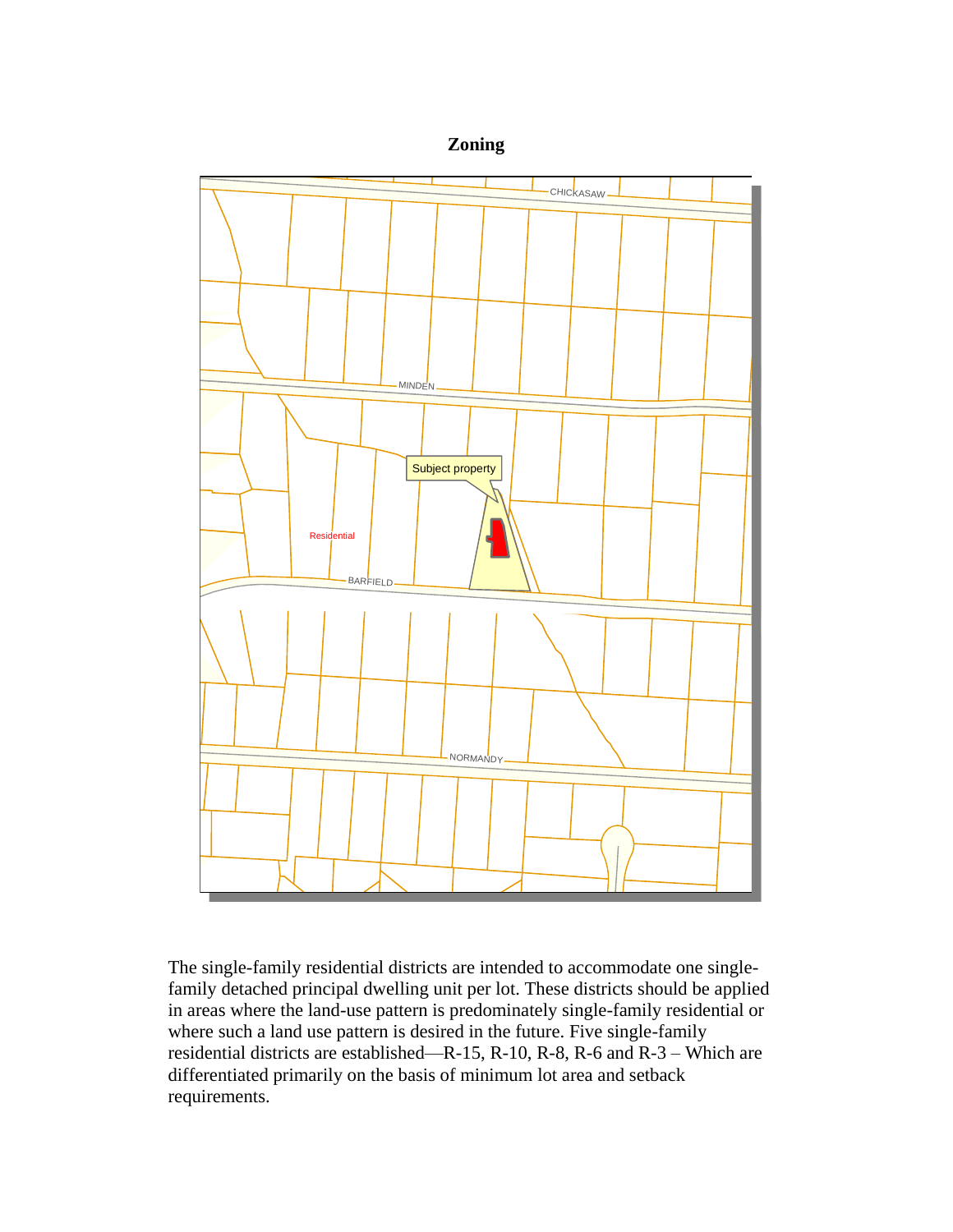#### **History:**

The home was constructed in 1989 and in 1998 the home had two (2) expansions. As of this date, Staff is unable to locate permits associated with the improvements to the home. The current property owners purchased the home in March of 2000 and has inherited the need for the minor relief required to cause the current property to be in compliance with it's the Walnut Grove Subdivision Plat.

### **Site:**

The home has a bay window that extends 8-feet into the western side yard setback, a portion of the garage that extends 6-feet (6) into the side yard setback and another portion of the garage that extends approximately one (1) foot into the eastern side yard setback.

### **Variances requested:**

The applicant is requesting variance from the BOA being the subject property does not meet UDC Section 3.6.1. The UDC Subsection 3.9.2F authorizes the BOA the authority to allow encroachments into existing platted setbacks; therefore, this request falls under the powers granted to the BOA.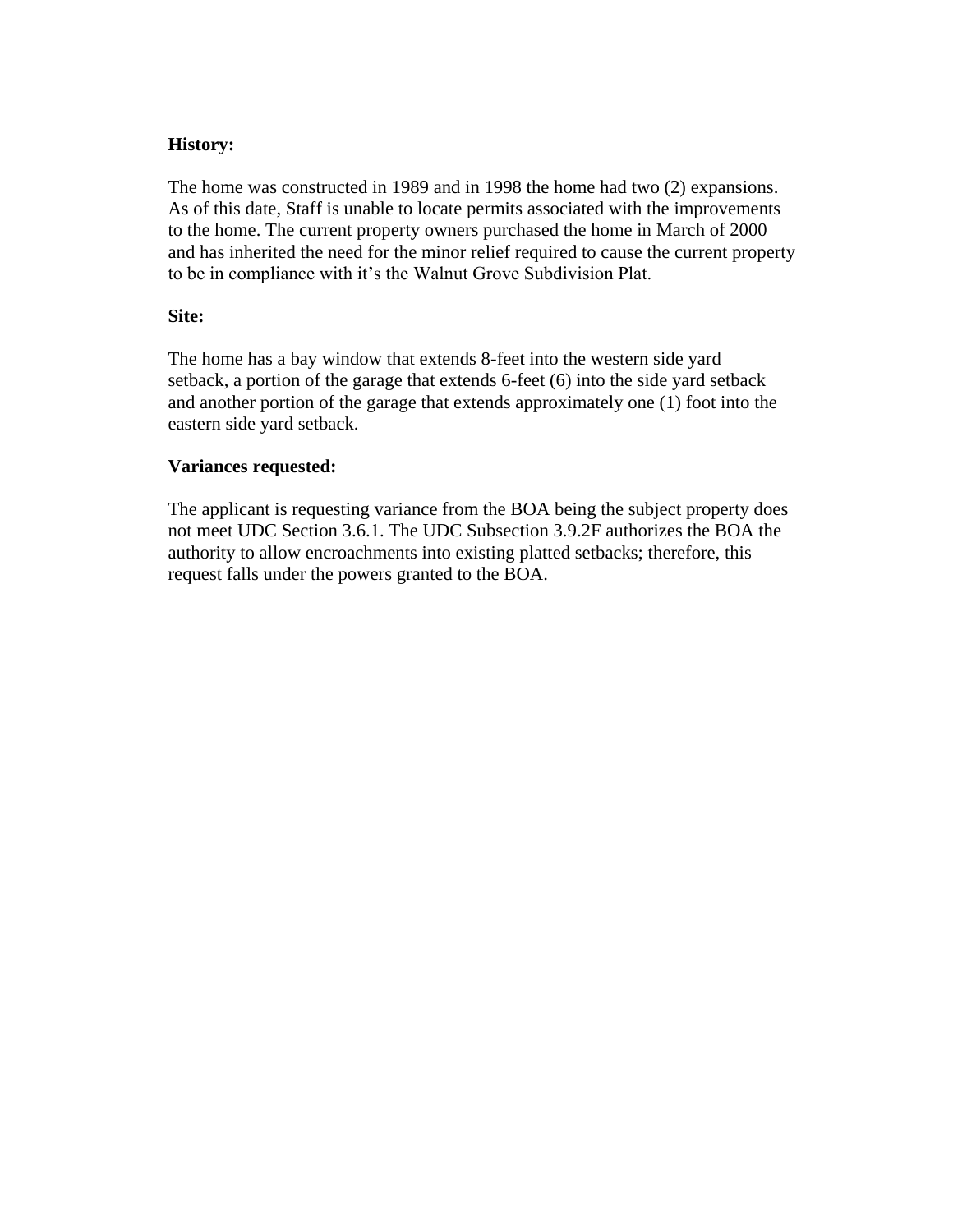

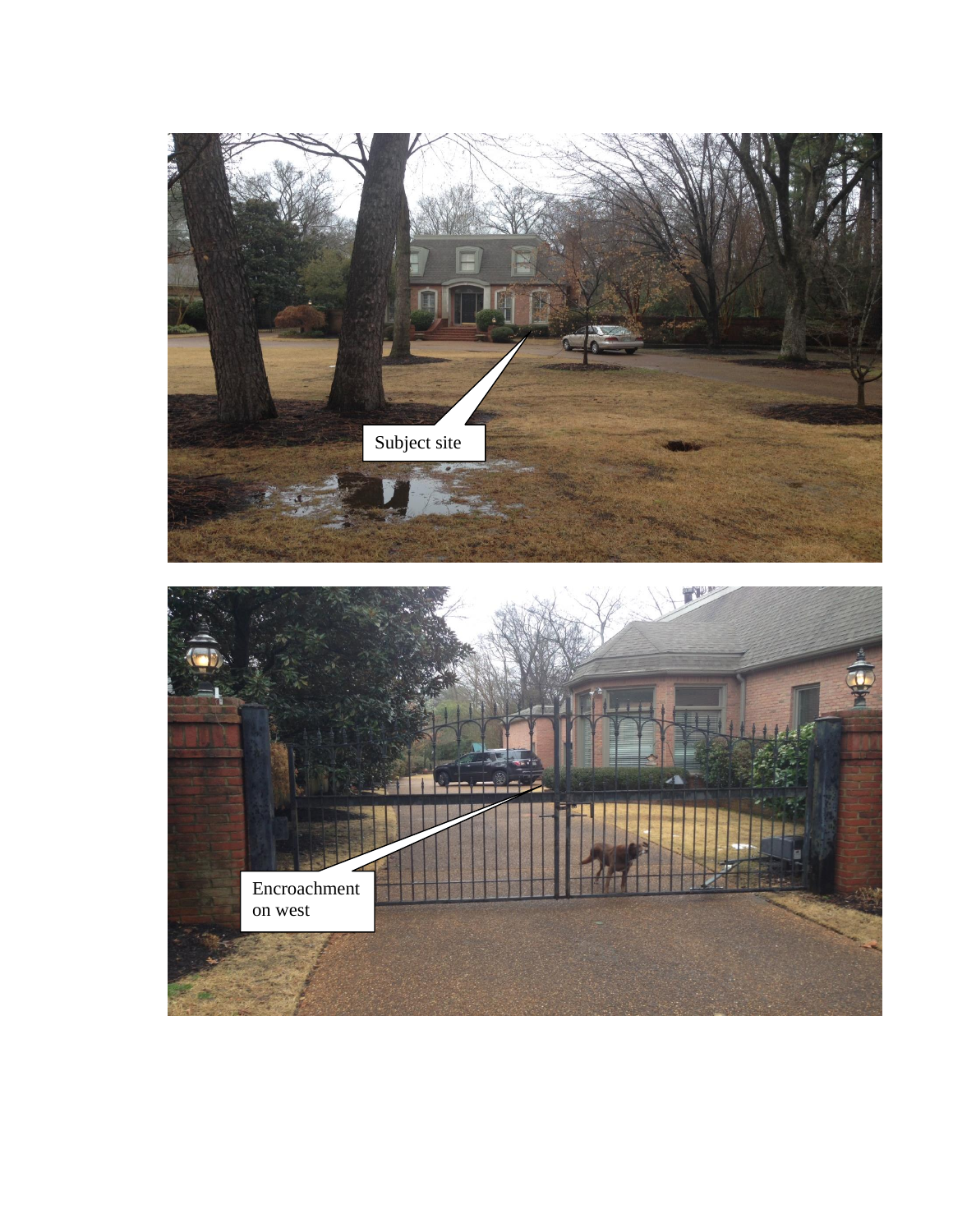### **STAFF ANALYSIS:**

### **Conclusion:**

The proposal meets the integrity and character of the surrounding land-uses. The proposal is supported by the UDC Paragraphs 9.22.6A(2)

- Unusual characteristics of the property. The property is unusual in that it exhibits at least one of the following exceptional physical features as compared to other properties located in the same zoning district; exceptional topographic conditions, exceptional narrowness, exceptional shallowness, exceptional shape or any other extraordinary and exceptional situation or condition;
- Practical difficulties or undue hardship. By reason of the unusual characteristic found to apply in Paragraph 1, the strict application of any regulation found in this Code would result in peculiar and exceptional practical difficulties to or exceptional or undue hardship upon the owner of such property;
- The unusual characteristic found to apply in Paragraph one is not the result from any deliberate action by the owner;

### **RECOMMENDATION:** Approval with Conditions

Staff recommends the following conditions. **Conditions BOA14-54:**

1. The applicant shall continue to comply with the Walnut Grove Subdivision Plat.

The property owner to the site shall continue to enjoy all setback encroachments that have been identified within BOA15-16 variance application, with the exception of the setback encroachments indicated on the site plan as submitted with this application.

2. Any changes to the site plan that affect the setback encroachments shall be reviewed by the Office of Planning and Development and may require approval action by the Board of Adjustment.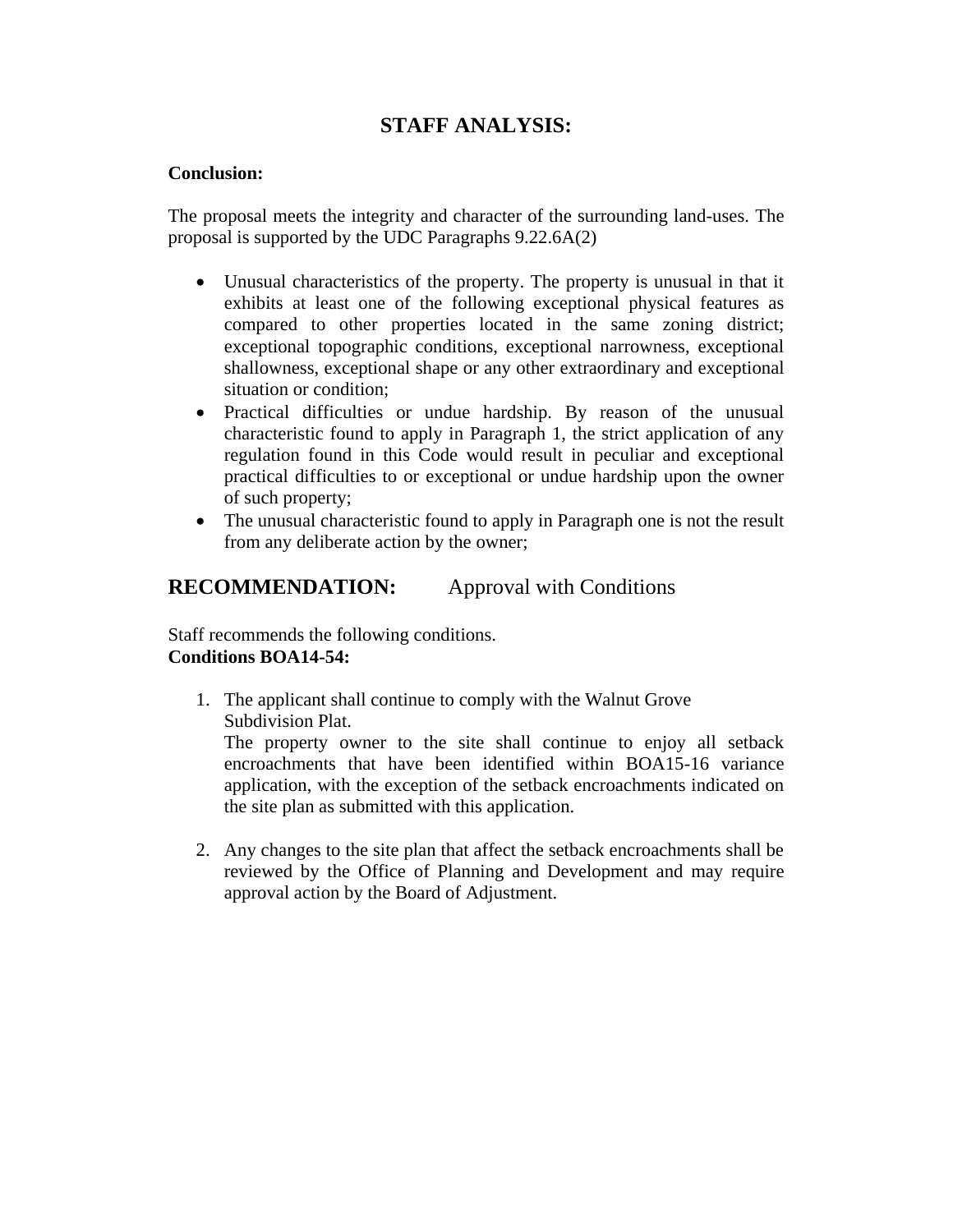### **GENERAL INFORMATION:**

**Street Frontage:** Barfield Rd. **Planning District:** Walnut Grove **Zoning History:** R-10

#### **DEPARTMENTAL COMMENTS:**

The following comments were provided by agencies to which this application was referred:

**\_\_\_\_\_\_\_\_\_\_\_\_\_\_\_\_\_\_\_\_\_\_\_\_\_\_\_\_\_\_\_\_\_\_\_\_\_\_\_\_\_\_\_\_\_\_\_\_\_\_\_\_\_\_\_\_\_\_\_\_\_\_\_\_\_\_\_\_\_\_\_\_\_\_\_\_\_\_**

| <b>City Engineer:</b>                                             | No Objections        |
|-------------------------------------------------------------------|----------------------|
| <b>County Engineer:</b>                                           | No comment received. |
| <b>Memphis Fire Department:</b>                                   | No comment received. |
| <b>City Board of Education:</b>                                   | No comment received. |
| <b>OPD-Plans Development/Landmarks:</b>                           | No comment received. |
| <b>OPD-Regional Services/Transportation:</b> No comment received. |                      |
| <b>City Real Estate:</b>                                          | No comment received. |
| <b>OPD-Construction Code Enforcement:</b>                         | No comment received. |

**Memphis, Light, Gas & Water:** Comment Received.

 **It is the responsibility of the owner/applicant** to identify any utility easements, whether dedicated or prescriptive (electric, gas, water, CATV, telephone, sewer, drainage, etc.), which may encumber the subject property, including underground and overhead facilities. No permanent structures will be allowed within any utility easements.

 **It is the responsibility of the owner/applicant** to contact **TN-1-CALL** @ 1.800.351.1111, before digging, and to determine the location of any underground utilities including electric, gas, water, CATV, telephone, etc.

 **It is the responsibility of the owner/applicant** to pay the cost of any work performed by MLGW to install, remove or relocate any facilities to accommodate the proposed development.

 **It is the responsibility of the owner/applicant** to comply with the **National Electric Safety Code (NESC)** and maintain minimum horizontal/vertical clearances between existing overhead electric facilities and any proposed structures.

 **Landscaping is prohibited** within any MLGW easement or dedicated utility easement without prior MLGW approval.

 **It is the responsibility of the owner/applicant** to submit a detailed plan to MLGW Engineering for the purposes of determining the availability and capacity of existing utility services to serve any